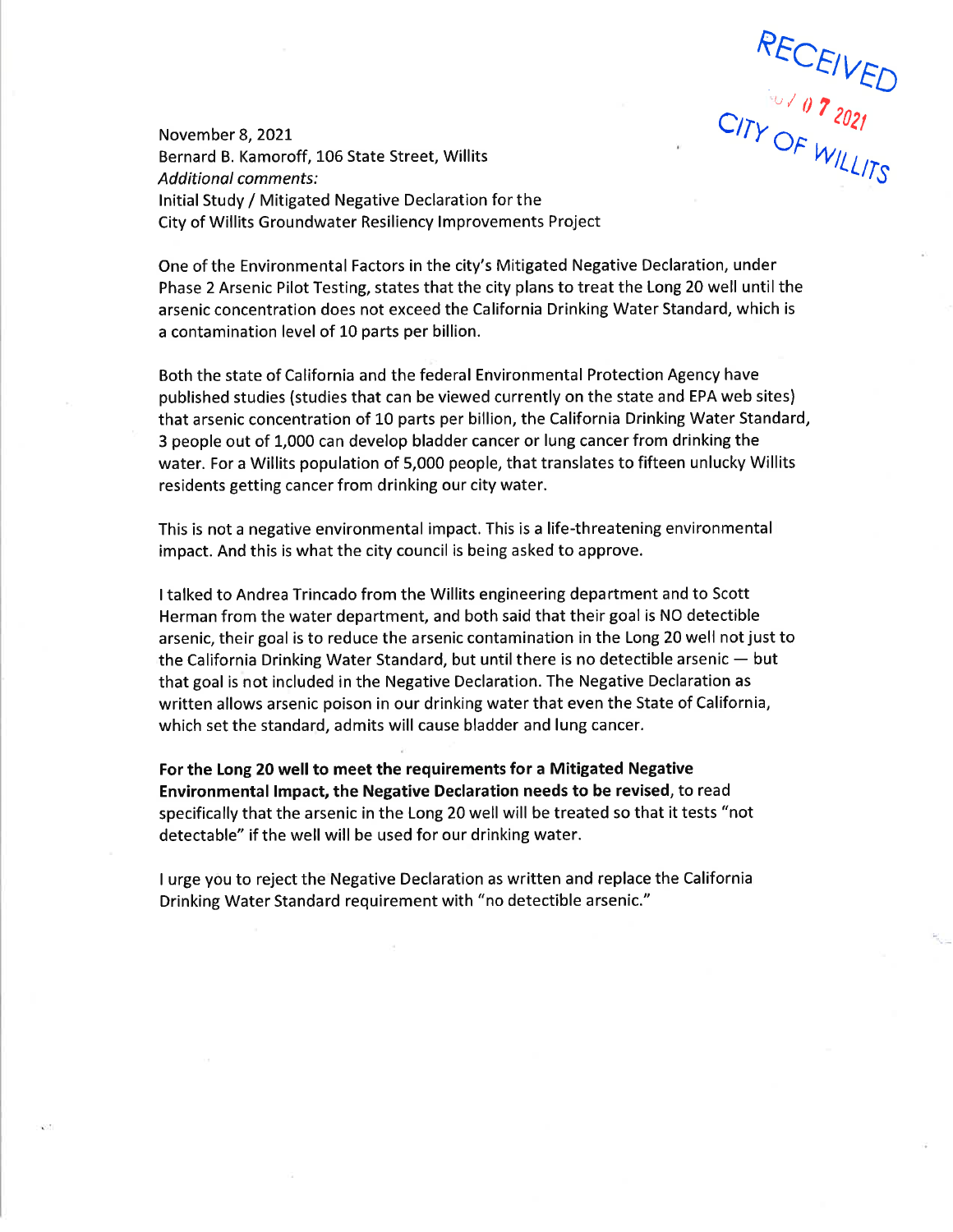## **BRYAN GAYNOR** Attorney at Law

1320 Grant Avenue Phone: 707.496.9600 Arcata, California 95521 bwgaynor@gmail.com

November 9, 2021

Andrea Trincado Slater Project Manager City of Willits engineering@cityofwillits.org

Re: Proposed Notice of Intent to Adopt an Initial Study/Mitigated Negative Declaration

Dear Ms. Slater:

I represent a number of concerned citizens of Willits who oppose the "City of Willits Ground Water Diversion Project". My clients have asked that I provide comments on this Project, which will be the subject of a joint City Council and Planning Commission meeting to be held tomorrow November 10, 2021. Specifically, the City's proposed Notice of Intent to Adopt an Initial Study/Mitigated Negative Declaration (the "MND") will be considered for approval at this meeting.

The City is ill-advised to approve the MND under applicable provisions of the California Environmental Quality Act ("CEQA") based on the standard applicable to MNDs as recently articulated by the California Supreme Court:

"As plaintiff points out, when an agency initially proposes a project, an EIR is required " whenever it can be fairly argued on the basis of substantial evidence that [a] project may have significant environmental impact." (*No Oil*, *supra*, 13 Cal.3d at p. 75; see Pub. Resources Code, § 21082.2, subd. (a) [requiring an EIR when a project " may" have a significant effect on the environment]; accord, § 21151, subd. (a).) . . . . *If there was substantial evidence that the proposed project might have a significant environmental impact, evidence to the contrary is not sufficient to support a decision to dispense with preparation of an EIR ... because it could be 'fairly argued' that the project might have a significant environmental impact*." ( *Friends of " B" Street v. City of Hayward* (1980) 106 Cal.App.3d 988, 1002 [165 Cal. Rptr. 514]; [*see Bowman*, *supra*, 185 Cal.App.3d at p. 1073 [" 'fair argument'" test is a question of law, permitting the court's independent analysis of the sufficiency of the evidence].) *Friends of the College of San Mateo Gardens v. San Mateo County Community College District*, 1 Cal. 5th 937, 957 (2016) (Emphasis added in italics)*.*

In summary, a negative declaration is permitted when " there is no substantial evidence that the project or any of its aspects *may* cause a significant effect on the environment" (CEQA Guidelines, § 15063, subd. (b)(2), italics added; see also Pub. Resource Code, §§ 21151, 21064.5), whereas an EIR is required when a project and project alternatives *may* have significant effects (*id.*, § 21002.1, subd. (a)).